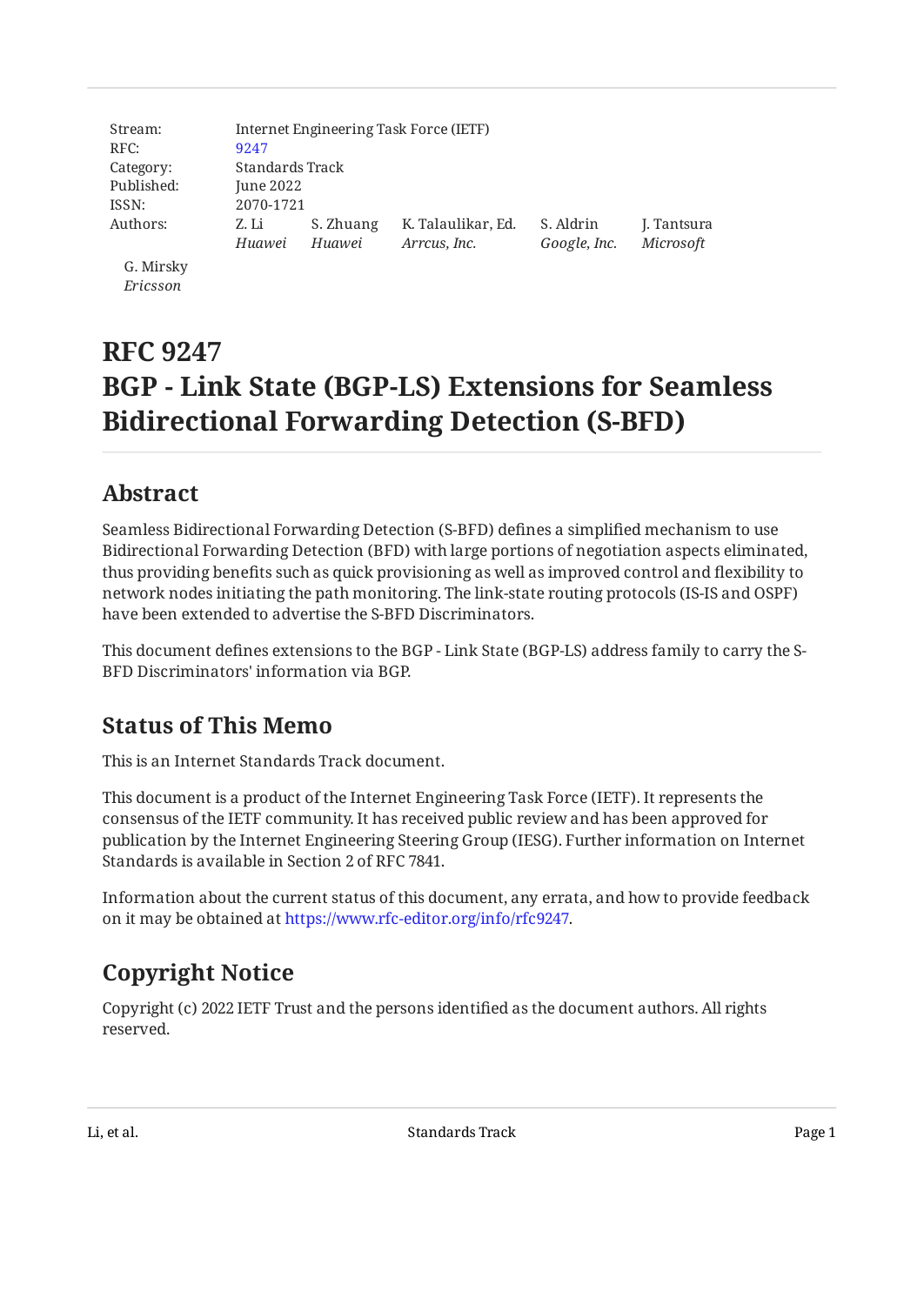This document is subject to BCP 78 and the IETF Trust's Legal Provisions Relating to IETF Documents (<https://trustee.ietf.org/license-info>) in effect on the date of publication of this document. Please review these documents carefully, as they describe your rights and restrictions with respect to this document. Code Components extracted from this document must include Revised BSD License text as described in Section 4.e of the Trust Legal Provisions and are provided without warranty as described in the Revised BSD License.

# <span id="page-1-0"></span>**[Table of Contents](#page-1-0)**

- [1](#page-1-1). [Introduction](#page-1-1)
- [2](#page-2-0). [Terminology](#page-2-0)
	- [2.1.](#page-2-1) [Requirements Language](#page-2-1)
- [3](#page-2-2). [BGP-LS Extensions for S-BFD Discriminators](#page-2-2)
- [4](#page-3-0). [IANA Considerations](#page-3-0)
- [5](#page-3-1). [Manageability Considerations](#page-3-1)
- [6](#page-3-2). [Security Considerations](#page-3-2)
- [7](#page-4-0). [References](#page-4-0)
	- [7.1.](#page-4-1) [Normative References](#page-4-1)
	- [7.2.](#page-4-2) [Informative References](#page-4-2)
- [Acknowledgements](#page-5-0)

[Authors' Addresses](#page-5-1)

### <span id="page-1-1"></span>**[1. Introduction](#page-1-1)**

Seamless Bidirectional Forwarding Detection (S-BFD) [RFC7880] defines a simplified mechanism to use Bidirectional Forwarding Detection (BFD) [[RFC5880\]](#page-4-4) with large portions of negotiation aspects eliminated, thus providing benefits such as quick provisioning as well as improved control and flexibility to network nodes initiating the path monitoring.

For the monitoring of a service path end to end via S-BFD, the headend node (i.e., Initiator) needs to know the S-BFD Discriminator of the destination/tail-end node (i.e., Responder) of that service. The link-state routing protocols (IS-IS [RFC7883] and OSPF [RFC7884]) have been extended to advertise the S-BFD Discriminators. With this, an Initiator can learn the S-BFD Discriminator for all Responders within its IGP area/level or optionally within the domain. With networks being divided into multiple IGP domains for scaling and operational considerations, the service endpoints that require end-to-end S-BFD monitoring often span across IGP domains.

Li, et al. Standards Track Page 2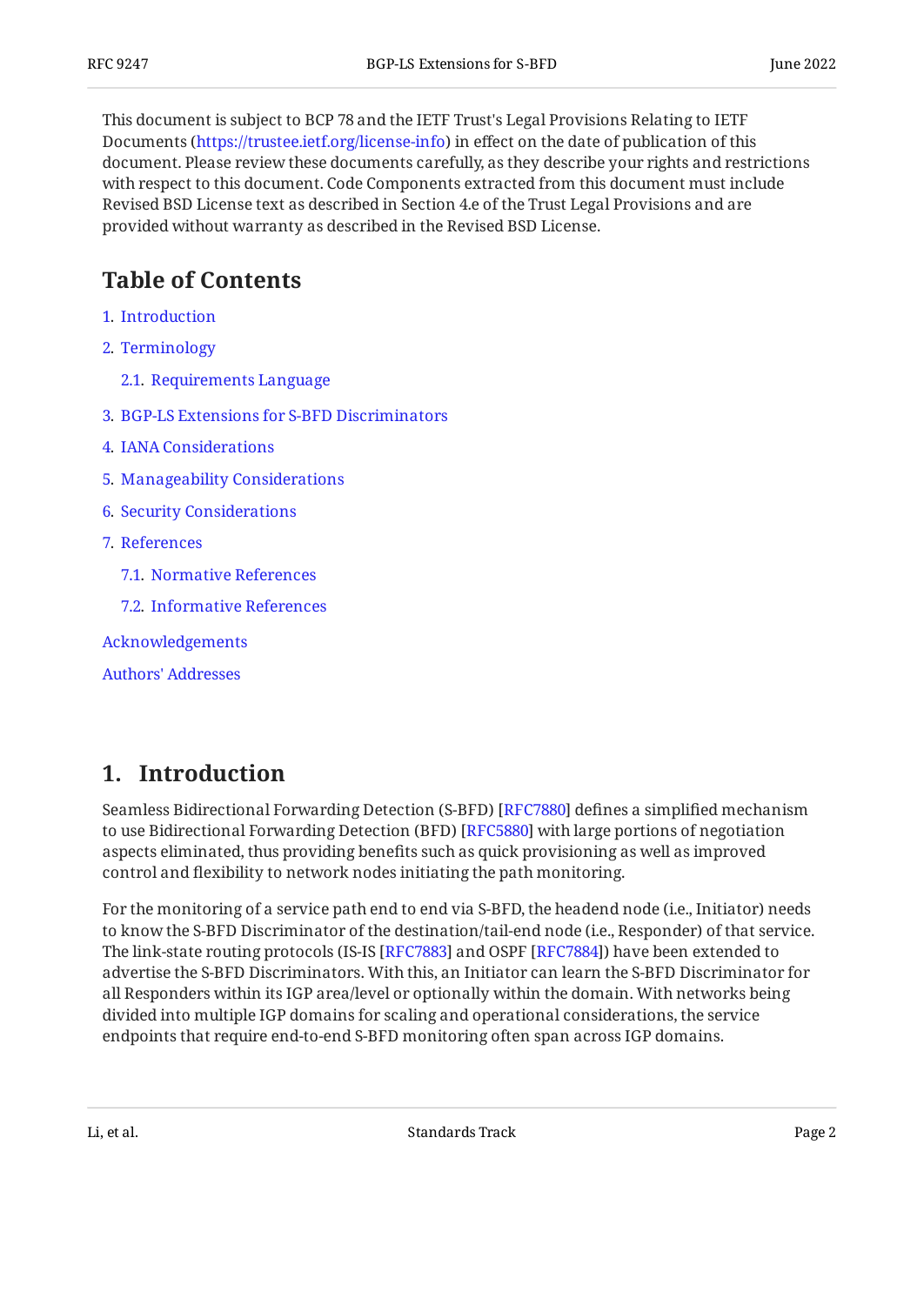BGP - Link State (BGP-LS) [RFC7752] enables the collection and distribution of IGP link-state topology information via BGP sessions across IGP areas/levels and domains. The S-BFD Discriminator(s) of a node can thus be distributed along with the topology information via BGP-LS across IGP domains and even across multiple Autonomous Systems (ASes) within an administrative domain.

<span id="page-2-0"></span>This document defines extensions to BGP-LS for carrying the S-BFD Discriminators' information.

### **[2. Terminology](#page-2-0)**

<span id="page-2-1"></span>This memo makes use of the terms defined in [RFC7880].

### **[2.1. Requirements Language](#page-2-1)**

The key words "MUST", "MUST NOT", "REQUIRED", "SHALL", "SHALL NOT", "SHOULD", "SHOULD NOT", "**RECOMMENDED", "NOT RECOMMENDED", "MAY",** and "OPTIONAL" in this document are to be interpreted as described in BCP 14 [RFC2119] [RFC8174] when, and only when, they appear in all capitals, as shown here.

### <span id="page-2-2"></span>**[3. BGP-LS Extensions for S-BFD Discriminators](#page-2-2)**

BGP-LS [\[RFC7752](#page-4-7)] specifies the Node Network Layer Reachability Information (NLRI) for the advertisement of nodes and their attributes using the BGP-LS Attribute. The S-BFD Discriminators of a node are considered a node-level attribute and are advertised as such.

This document defines a new BGP-LS Attribute TLV called "S-BFD Discriminators TLV", and its format is as follows:

```
0 1 2 3
 0 1 2 3 4 5 6 7 8 9 0 1 2 3 4 5 6 7 8 9 0 1 2 3 4 5 6 7 8 9 0 1
+-+-+-+-+-+-+-+-+-+-+-+-+-+-+-+-+-+-+-+-+-+-+-+-+-+-+-+-+-+-+-+-+
| Type | Length |
+-+-+-+-+-+-+-+-+-+-+-+-+-+-+-+-+-+-+-+-+-+-+-+-+-+-+-+-+-+-+-+-+
                        Discriminator 1
    +-+-+-+-+-+-+-+-+-+-+-+-+-+-+-+-+-+-+-+-+-+-+-+-+-+-+-+-+-+-+-+-+
                    Discriminator 2 (Optional)
  +-+-+-+-+-+-+-+-+-+-+-+-+-+-+-+-+-+-+-+-+-+-+-+-+-+-+-+-+-+-+-+-+
| ... | ... | ... | ... | ... | ... | ... | ... | ... | ... | ... | ... | ... | ... | ... | ... | ... | ... | 1
+-+-+-+-+-+-+-+-+-+-+-+-+-+-+-+-+-+-+-+-+-+-+-+-+-+-+-+-+-+-+-+-+
                    Discriminator n (Optional)
+-+-+-+-+-+-+-+-+-+-+-+-+-+-+-+-+-+-+-+-+-+-+-+-+-+-+-+-+-+-+-+-+
```
*[Figure 1: S-BFD Discriminators TLV](#page-2-3)* 

where:

Type: 1032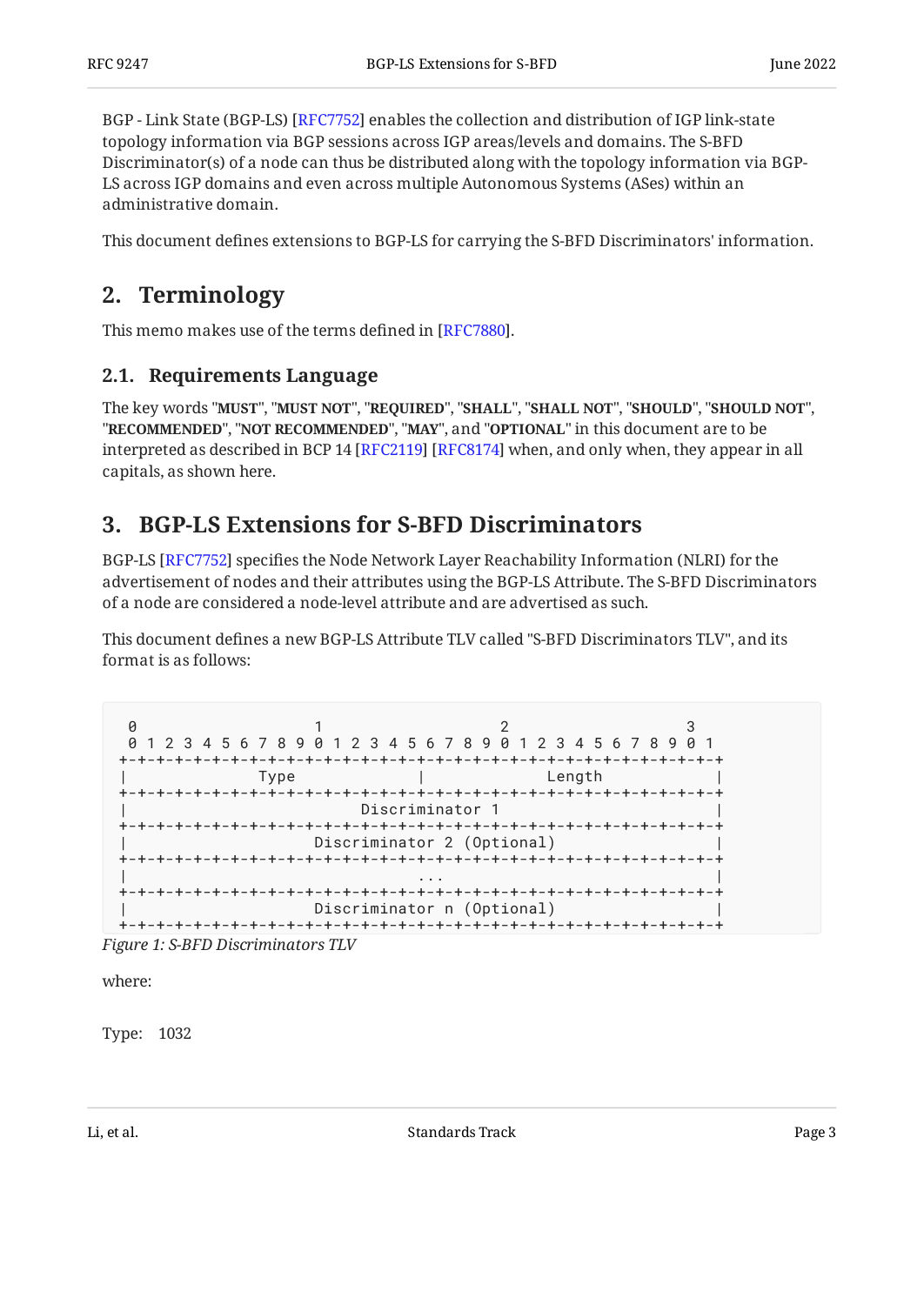- Length: variable. It **MUST** be a minimum of 4 octets, and it increments by 4 octets for each additional discriminator.
- Discriminator n: 4 octets each, carrying an S-BFD local discriminator value of the node. At least one discriminator **MUST** be included in the TLV.

The S-BFD Discriminators TLV can be added to the BGP-LS Attribute associated with the Node NLRI that originates the corresponding underlying IGP TLV/sub-TLV as described below. This information is derived from the protocol-specific advertisements as follows:

- $\bullet$  IS-IS, as defined by the S-BFD Discriminators sub-TLV in [RFC7883].
- <span id="page-3-0"></span> $\bullet$  OSPFv2/OSPFv3, as defined by the S-BFD Discriminator TLV in [RFC7884].

### **[4. IANA Considerations](#page-3-0)**

<span id="page-3-4"></span>IANA has permanently allocated the following code point in the "BGP-LS Node Descriptor, Link Descriptor, Prefix Descriptor, and Attribute TLVs" registry. The column "IS-IS TLV/Sub-TLV" defined in the registry does not require any value and should be left empty.

<span id="page-3-3"></span>

| TLV Code Point Description                                                                                                                                                                                                                                                                                                                                                          |                             | Reference     |  |  |  |
|-------------------------------------------------------------------------------------------------------------------------------------------------------------------------------------------------------------------------------------------------------------------------------------------------------------------------------------------------------------------------------------|-----------------------------|---------------|--|--|--|
| 1032                                                                                                                                                                                                                                                                                                                                                                                | <b>S-BFD Discriminators</b> | This document |  |  |  |
| $T_{\rm eff}$ , $\ell$ , $\ell$ , $\overline{D}$ , $\overline{D}$ , $\overline{D}$ , $\overline{D}$ , $\overline{D}$ , $\overline{D}$ , $\overline{D}$ , $\overline{D}$ , $\overline{D}$ , $\overline{D}$ , $\overline{D}$ , $\overline{D}$ , $\overline{D}$ , $\overline{D}$ , $\overline{D}$ , $\overline{D}$ , $\overline{D}$ , $\overline{D}$ , $\overline{D}$ , $\overline{D}$ |                             |               |  |  |  |

*[Table 1:](#page-3-3) [S-BFD Discriminators TLV Code Point Allocation](#page-3-4)* 

# <span id="page-3-1"></span>**[5. Manageability Considerations](#page-3-1)**

The new protocol extensions introduced in this document augment the existing IGP topology information that was distributed via BGP-LS [RFC7752]. Procedures and protocol extensions defined in this document do not affect BGP protocol operations and management other than as discussed in "Manageability Considerations" (Section [6](https://www.rfc-editor.org/rfc/rfc7752#section-6)) of [RFC7752]. Specifically, the malformed NLRIs attribute tests in "Fault Management" (Section [6.2.2\)](https://www.rfc-editor.org/rfc/rfc7752#section-6.2.2) of [RFC7752] now encompass the new TLV for the BGP-LS NLRI in this document.

# <span id="page-3-2"></span>**[6. Security Considerations](#page-3-2)**

The new protocol extensions introduced in this document augment the existing IGP topology information that can be distributed via BGP-LS [[RFC7752\]](#page-4-7). Procedures and protocol extensions defined in this document do not affect the BGP security model other than as discussed in "Security Considerations" (Section [8](https://www.rfc-editor.org/rfc/rfc7752#section-8)) of [\[RFC7752\]](#page-4-7), i.e., the aspects related to limiting the nodes and consumers with which the topology information is shared via BGP-LS to trusted entities within an administrative domain.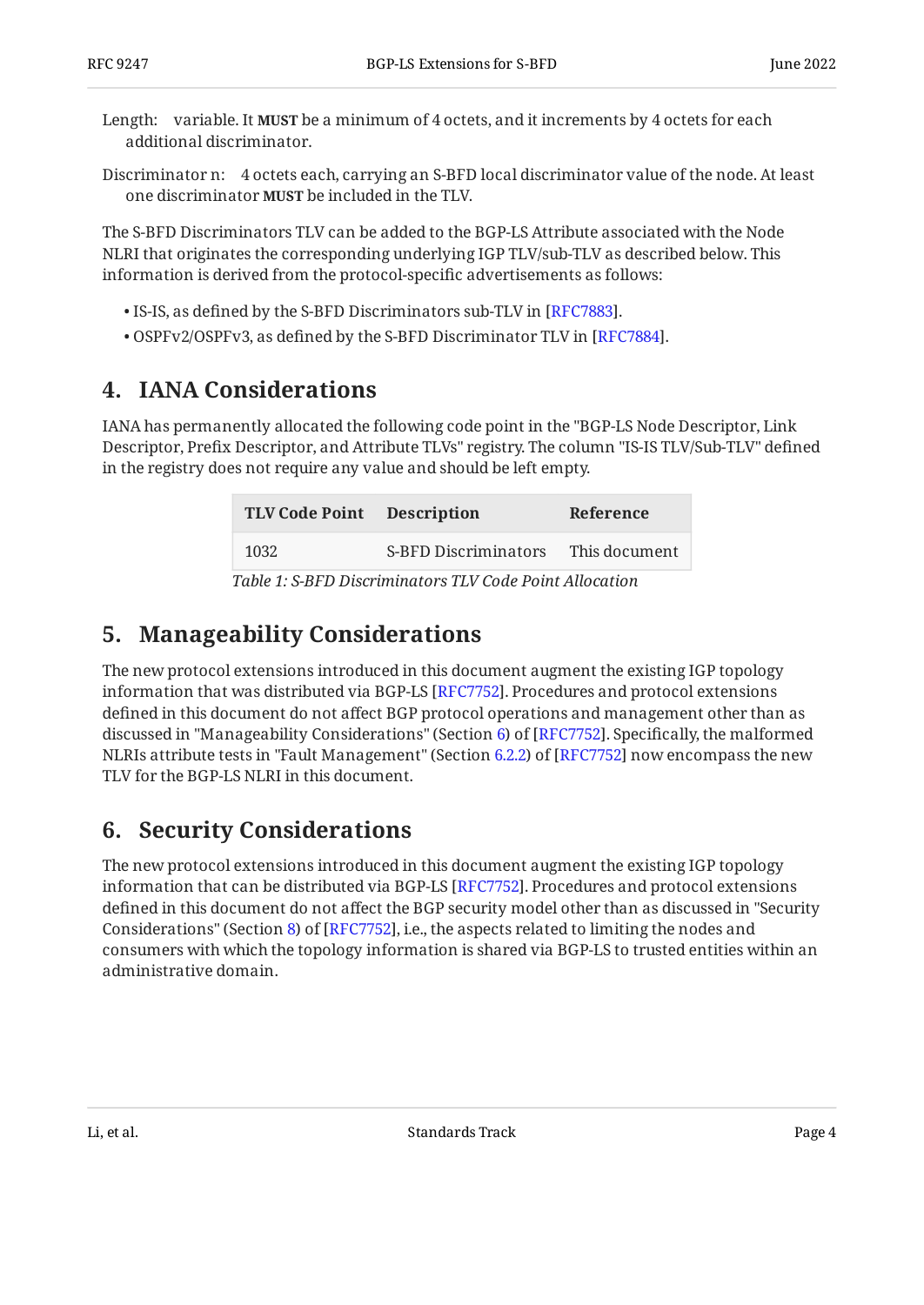The TLV introduced in this document is used to propagate IGP-defined information (see [\[RFC7883\]](#page-4-5) and [RFC7884]). The TLV represents information used to set up S-BFD sessions. The IGP instances originating this information are assumed to support any required security and authentication mechanisms (as described in [RFC7883] and [RFC7884]).

Advertising the S-BFD Discriminators via BGP-LS makes it possible for attackers to initiate S-BFD sessions using the advertised information. The vulnerabilities this poses and how to mitigate them are discussed in [RFC7880].

### <span id="page-4-1"></span><span id="page-4-0"></span>**[7. References](#page-4-0)**

### **[7.1. Normative References](#page-4-1)**

- <span id="page-4-8"></span>**[RFC2119]** Bradner, S., "Key words for use in RFCs to Indicate Requirement Levels", BCP 14, RFC 2119, DOI 10.17487/RFC2119, March 1997, [<https://www.rfc-editor.org/info/](https://www.rfc-editor.org/info/rfc2119) . [rfc2119](https://www.rfc-editor.org/info/rfc2119)>
- <span id="page-4-7"></span>**[RFC7752]** Gredler, H., Ed., Medved, J., Previdi, S., Farrel, A., and S. Ray, "North-Bound , Distribution of Link-State and Traffic Engineering (TE) Information Using BGP" RFC 7752, DOI 10.17487/RFC7752, March 2016, [<https://www.rfc-editor.org/info/](https://www.rfc-editor.org/info/rfc7752) . [rfc7752](https://www.rfc-editor.org/info/rfc7752)>
- <span id="page-4-3"></span>**[RFC7880]** Pignataro, C., Ward, D., Akiya, N., Bhatia, M., and S. Pallagatti, "Seamless Bidirectional Forwarding Detection (S-BFD)", RFC 7880, DOI 10.17487/RFC7880, July 2016, <[https://www.rfc-editor.org/info/rfc7880>](https://www.rfc-editor.org/info/rfc7880).
- <span id="page-4-5"></span>**[RFC7883]** Ginsberg, L., Akiya, N., and M. Chen, "Advertising Seamless Bidirectional , , Forwarding Detection (S-BFD) Discriminators in IS-IS" RFC 7883 DOI 10.17487/ RFC7883, July 2016, [<https://www.rfc-editor.org/info/rfc7883>](https://www.rfc-editor.org/info/rfc7883).
- <span id="page-4-6"></span>**[RFC7884]** Pignataro, C., Bhatia, M., Aldrin, S., and T. Ranganath, "OSPF Extensions to Discriminators", RFC 7884, DOI 10.17487/RFC7884, July 2016, <[https://www.rfc-](https://www.rfc-editor.org/info/rfc7884). [editor.org/info/rfc7884](https://www.rfc-editor.org/info/rfc7884)> Advertise Seamless Bidirectional Forwarding Detection (S-BFD) Target
- <span id="page-4-9"></span>**[RFC8174]** Leiba, B., "Ambiguity of Uppercase vs Lowercase in RFC 2119 Key Words", BCP 14, RFC 8174, DOI 10.17487/RFC8174, May 2017, <[https://www.rfc-editor.org/info/](https://www.rfc-editor.org/info/rfc8174) . [rfc8174](https://www.rfc-editor.org/info/rfc8174)>

### <span id="page-4-2"></span>**[7.2. Informative References](#page-4-2)**

<span id="page-4-4"></span>**[RFC5880]** Katz, D. and D. Ward, "Bidirectional Forwarding Detection (BFD)", RFC 5880, DOI 10.17487/RFC5880, June 2010, <https://www.rfc-editor.org/info/rfc5880>.